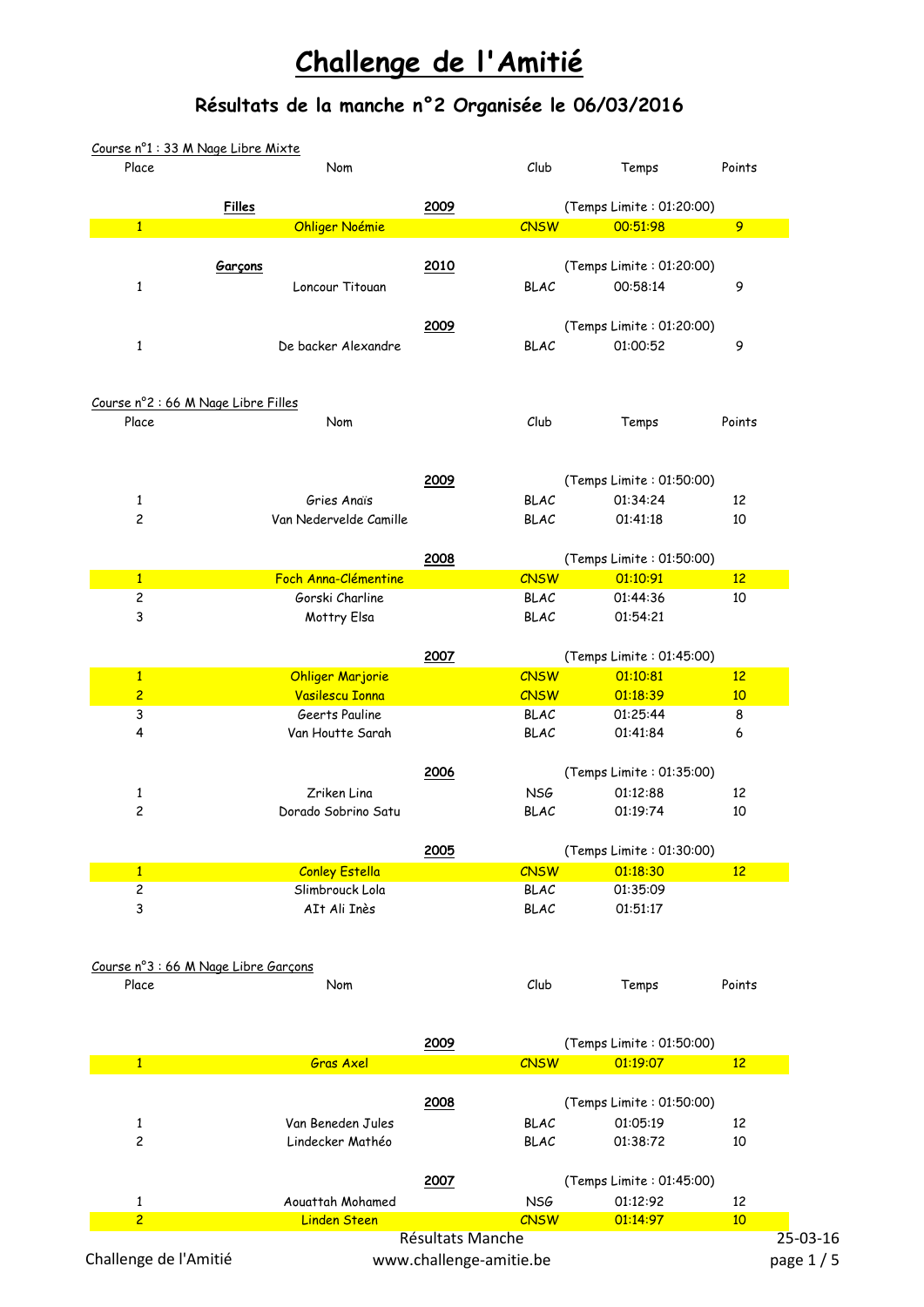| 3 | Dalenne Gabriel        | <b>BLAC</b> | 01:19:16 | 8 |
|---|------------------------|-------------|----------|---|
| 4 | De Backer Sébastien    | <b>BLAC</b> | 01:33:77 | 6 |
| 5 | Masschelein Jonas      | <b>BLAC</b> | 01:44:54 | 4 |
| 6 | Nesa Alexandre         | <b>BLAC</b> | 01:46:82 |   |
|   | Van Nedervelde Antoine | <b>BLAC</b> | 01:52:26 |   |

|                                         |                                       | 2006 | (Temps Limite: 01:35:00)   |                          |                 |
|-----------------------------------------|---------------------------------------|------|----------------------------|--------------------------|-----------------|
| $\mathbf{1}$                            | Van Bellegem Simon                    |      | CNSW                       | 01:03:11                 | 12              |
| $\overline{c}$                          | Ghazouani Yaniss                      |      | <b>NSG</b>                 | 01:18:78                 | 10              |
| $\overline{3}$                          | Jolivert Jules                        |      | <b>CNSW</b>                | 01:23:72                 | 8               |
| 4                                       | Harrison Alcarez Pablo                |      | <b>BLAC</b>                | 01:48:09                 |                 |
|                                         |                                       |      |                            |                          |                 |
|                                         |                                       | 2005 |                            | (Temps Limite: 01:30:00) |                 |
| $\mathbf{1}$                            | <b>Berzins Matiss</b>                 |      | <b>CNSW</b>                | 01:14:52                 | 12              |
| $\overline{c}$                          | Nesa Gauthier                         |      | <b>BLAC</b>                | 01:23:25                 | 10              |
| 3                                       | Feirreira Ilyas                       |      | <b>NSG</b>                 | 01:37:57                 |                 |
|                                         |                                       |      |                            |                          |                 |
|                                         |                                       |      |                            |                          |                 |
| Course nº4 : 66 M Brasse Filles         |                                       |      |                            |                          |                 |
| Place                                   | Nom                                   |      | Club                       | Temps                    | Points          |
|                                         |                                       |      |                            |                          |                 |
|                                         |                                       |      |                            |                          |                 |
|                                         |                                       | 2009 |                            | (Temps Limite: 01:50:00) |                 |
| $\mathbf{1}$                            | Van Nedervelde Camille                |      | <b>BLAC</b>                | 02:11:20                 |                 |
| $\overline{c}$                          | Gries Anaïs                           |      | <b>BLAC</b>                | 02:34:53                 |                 |
|                                         |                                       |      |                            |                          |                 |
|                                         |                                       | 2008 |                            | (Temps Limite: 01:50:00) |                 |
| $\mathbf{1}$                            | Foch Anna-Clémentine                  |      | <b>CNSW</b>                | 01:31:91                 | 12 <sup>2</sup> |
| $\overline{c}$                          | Gorski Charline                       |      | <b>BLAC</b>                | 02:09:52                 |                 |
|                                         |                                       |      |                            |                          |                 |
|                                         |                                       | 2007 |                            | (Temps Limite: 01:45:00) |                 |
| $\mathbf{1}$                            | <b>Berzina Paula</b>                  |      | <b>CNSW</b>                | 01:21:66                 | 12 <sup>2</sup> |
| $\overline{\mathbf{c}}$                 | Geerts Pauline                        |      | <b>BLAC</b>                | 01:27:81                 | 10              |
| 3                                       | Van Houtte Sarah                      |      | <b>BLAC</b>                | 01:49:97                 |                 |
| 4                                       | Fox Emilie                            |      | <b>BLAC</b>                | 01:53:96                 |                 |
|                                         |                                       |      |                            |                          |                 |
|                                         |                                       | 2006 |                            | (Temps Limite: 01:35:00) |                 |
| 1                                       | Dorado Sobrino Satu                   |      | <b>BLAC</b>                | 01:27:89                 | 12              |
| $\overline{c}$                          | Zriken Lina                           |      | <b>NSG</b>                 | 01:55:91                 |                 |
|                                         |                                       |      |                            |                          |                 |
|                                         |                                       | 2005 |                            | (Temps Limite: 01:30:00) |                 |
| $\mathbf{1}$<br>$\overline{\mathbf{c}}$ | <b>Conley Estella</b><br>AIt Ali Inès |      | <b>CNSW</b><br><b>BLAC</b> | 01:46:66                 |                 |
| 3                                       |                                       |      |                            | 02:06:55                 |                 |
|                                         | El Jaouhari Dina                      |      | <b>NSG</b>                 | 02:11:05                 |                 |
|                                         |                                       |      |                            |                          |                 |
|                                         |                                       |      |                            |                          |                 |

## Course n°5 : 66 M Brasse Garçons Place Nom Club Temps Points

|              | 2009              |                  | (Temps Limite: 01:50:00) |     |  |
|--------------|-------------------|------------------|--------------------------|-----|--|
| $\mathbf{1}$ | <b>Gras Axel</b>  | <b>CNSW</b>      | 01:27:84                 | 12  |  |
|              |                   |                  |                          |     |  |
|              | 2008              |                  | (Temps Limite: 01:50:00) |     |  |
|              | Van Beneden Jules | <b>BLAC</b>      | 01:25:44                 | 12  |  |
| 2            | Lindecker Mathéo  | <b>BLAC</b>      | 01:53:11                 |     |  |
|              | 2007              |                  | (Temps Limite: 01:45:00) |     |  |
|              | Aouattah Mohamed  | <b>NSG</b>       | 01:23:24                 | 12  |  |
| 2            | Zeroual Adam      | <b>NSG</b>       | 01:23:31                 | 10  |  |
| 3            | Dalenne Gabriel   | <b>BLAC</b>      | 01:29:81                 | 8   |  |
|              |                   | Dáoilleta Manaka |                          | n m |  |

Résultats Manche www.challenge-amitie.be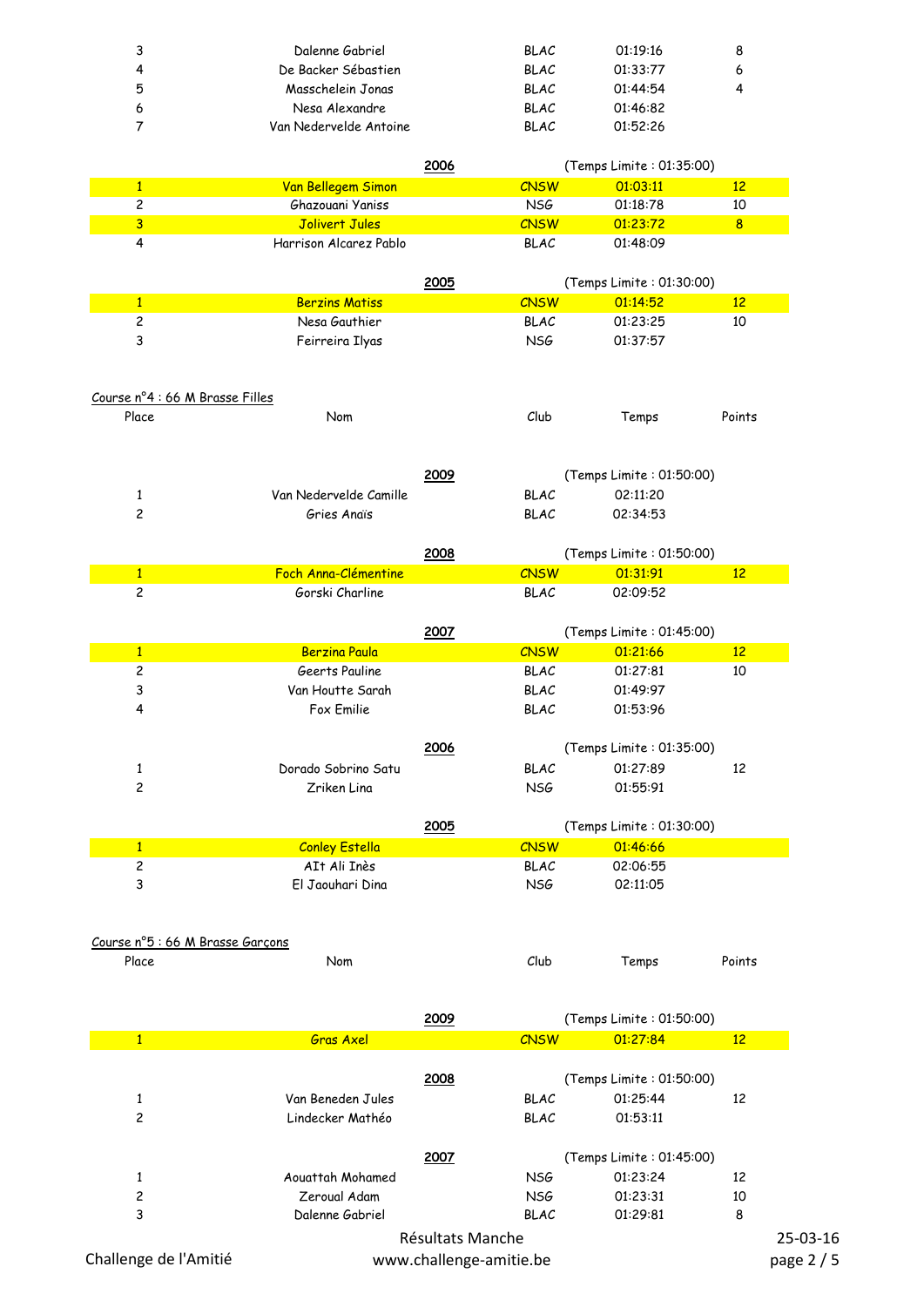| $\overline{4}$                 | <b>Linden Steen</b>                              | <b>CNSW</b>         | 01:31:33                             | $\overline{6}$  |
|--------------------------------|--------------------------------------------------|---------------------|--------------------------------------|-----------------|
| $5\overline{)}$                | <b>Moriau Pierreick</b>                          | <b>CNSW</b>         | 01:32:14                             | 4               |
|                                |                                                  |                     |                                      |                 |
|                                |                                                  | 2006                | (Temps Limite: 01:35:00)             |                 |
| $\mathbf{1}$                   | Van Bellegem Simon                               | <b>CNSW</b>         | 01:22:78                             | 12              |
| $\overline{c}$                 | Jolivert Jules                                   | <b>CNSW</b>         | 01:37:07                             |                 |
| 3                              | Harrison Alcarez Pablo                           | <b>BLAC</b>         | 01:57:22                             |                 |
| $\overline{\mathbf{r}}$        | Raeymaekers Téo                                  | <b>BLAC</b>         | 02:17:56                             |                 |
|                                |                                                  |                     |                                      |                 |
|                                | Aouattah Nassim                                  | 2005<br><b>NSG</b>  | (Temps Limite: 01:30:00)<br>01:23:19 | 12              |
| $\mathbf{1}$<br>$\overline{c}$ | Nesa Gauthier                                    | <b>BLAC</b>         | 01:43:20                             |                 |
| 3                              |                                                  | <b>NSG</b>          | 02:13:57                             |                 |
|                                | Feirreira Ilyas                                  |                     |                                      |                 |
|                                |                                                  |                     |                                      |                 |
|                                | Course n°7 : 100 M Nage Libre Filles             |                     |                                      |                 |
| Place                          | Nom                                              | Club                | Temps                                | Points          |
|                                |                                                  |                     |                                      |                 |
|                                |                                                  |                     |                                      |                 |
|                                |                                                  | 2007                | (Temps Limite: 02:20:00)             |                 |
| $\overline{1}$                 | <b>Berzina Paula</b>                             | <b>CNSW</b>         | 01:52:11                             | 18              |
|                                |                                                  |                     |                                      |                 |
|                                |                                                  | 2006                | (Temps Limite: 02:10:00)             |                 |
| $\mathbf{1}$                   | Loncour Maëlys                                   | <b>BLAC</b>         | 01:36:08                             | 18              |
| 2                              | Halasz Lilou                                     | <b>BLAC</b>         | 01:42:37                             | 15              |
| 3                              | Van Beneden Joséphine                            | <b>BLAC</b>         | 01:53:25                             | 12              |
|                                |                                                  |                     |                                      |                 |
|                                |                                                  | 2005<br><b>CNSW</b> | (Temps Limite: 02:00:00)             |                 |
| $\mathbf{1}$<br>$\overline{2}$ | <b>Stantchev Monica</b><br><b>Webers Giorgia</b> | <b>CNSW</b>         | 01:38:15<br>01:45:72                 | 18<br>15        |
| 3                              | El Khattabi Sirine                               | NS <sub>G</sub>     | 01:58:43                             | 12              |
| 4                              | Kragelt Lola                                     | NS <sub>G</sub>     | 02:14:07                             |                 |
| 5                              | El Jaouhari Dina                                 | NSG                 | 02:15:52                             |                 |
|                                |                                                  |                     |                                      |                 |
|                                |                                                  | 2003 - 2004         | (Temps Limite: 01:45:00)             |                 |
| $\mathbf{1}$                   | Webers Giulia                                    | <b>CNSW</b>         | 01:27:81                             | <b>18</b>       |
| $\overline{2}$                 | <b>Durnez Anne-Laure</b>                         | <b>CNSW</b>         | 01:34:00                             | 15              |
| $\overline{\mathbf{3}}$        | <b>Gras Alicia</b>                               | <b>CNSW</b>         | 01:39:69                             | 12              |
| $\overline{4}$                 | Lams Alexia                                      | <b>CNSW</b>         | 01:42:03                             | 10              |
| $\overline{5}$                 | Jolivert Lola                                    | <b>CNSW</b>         | 01:48:00                             |                 |
| 6                              | Bourget Julie                                    | <b>BLAC</b>         | 01:58:65                             |                 |
| $\overline{7}$                 | Dewinter Elea                                    | <b>BLAC</b>         | 02:04:63                             |                 |
| 8                              | Ouahabi Rhama                                    | <b>NSG</b>          | 02:35:58                             |                 |
|                                |                                                  |                     |                                      |                 |
|                                |                                                  | 2001 - 2002         | (Temps Limite: 01:30:00)             |                 |
| $\mathbf{1}$                   | Pestiau Fiona                                    | <b>NSG</b>          | 01:19:31                             | 18              |
| $\overline{\mathbf{c}}$        | Sechaud Charlotte                                | <b>BLAC</b>         | 01:32:15                             |                 |
|                                |                                                  |                     |                                      |                 |
|                                | Course n°8 : 100 M Nage Libre Garçons            |                     |                                      |                 |
| Place                          | Nom                                              | Club                | Temps                                | Points          |
|                                |                                                  |                     |                                      |                 |
|                                |                                                  |                     |                                      |                 |
|                                |                                                  | 2007                | (Temps Limite: 02:20:00)             |                 |
| $\mathbf{1}$                   | <b>Moriau Pierreick</b>                          | <b>CNSW</b>         | 01:59:73                             | <b>18</b>       |
| $\overline{c}$                 | Janssens Arthur                                  | <b>BLAC</b>         | 02:16:24                             | 15              |
|                                |                                                  |                     |                                      |                 |
|                                |                                                  | 2006                | (Temps Limite: 02:10:00)             |                 |
| $\mathbf{1}$                   | Vermaut Arthur                                   | <b>BLAC</b>         | 01:16:31                             |                 |
| 2<br>$\overline{3}$            | Vanhecke Raphael                                 | <b>BLAC</b>         | 01:26:47                             |                 |
|                                | Pavesic Maj                                      | <b>CNSW</b>         | 01:26:76                             | <b>18</b><br>つに |
|                                |                                                  | Rósultate Manche    |                                      |                 |

Résultats Manche www.challenge-amitie.be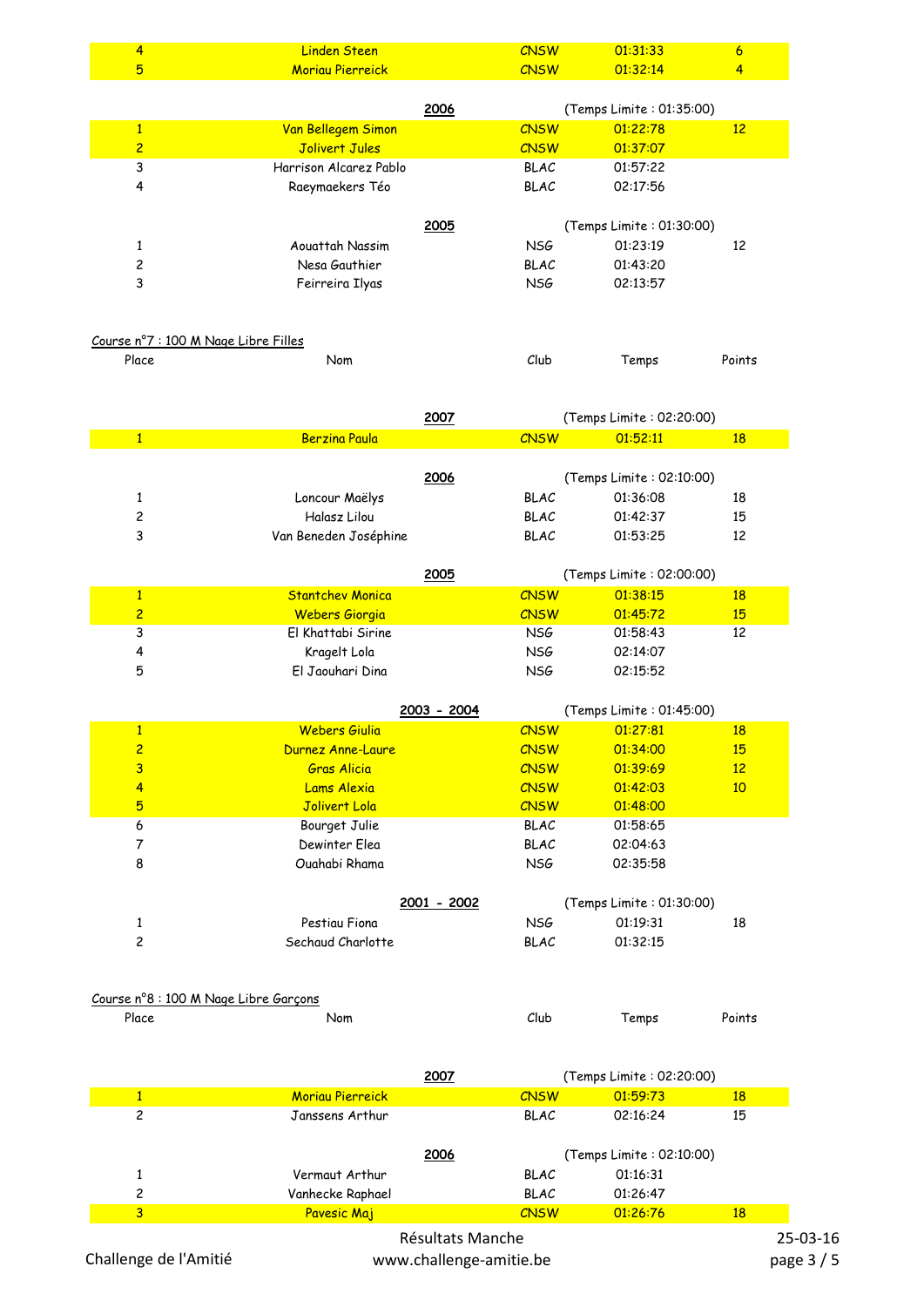| $\overline{4}$                   | <b>Pavesic Svit</b>                | <b>CNSW</b> | 01:32:66                 | 15             |
|----------------------------------|------------------------------------|-------------|--------------------------|----------------|
| 5                                | Guern Malo                         | <b>BLAC</b> | 01:33:31                 | 12             |
| $\mathbf{6}$                     | <b>Gras Alex</b>                   | <b>CNSW</b> | 01:43:41                 | 10             |
| $\overline{7}$                   | Sallmann Tristan                   | <b>BLAC</b> | 01:45:32                 | 8              |
| 8                                | Ghazouani Yaniss                   | <b>NSG</b>  | 02:22:22                 |                |
|                                  |                                    |             |                          |                |
|                                  | 2005                               |             | (Temps Limite: 02:00:00) |                |
| 1                                | Polfiet Antonin                    | <b>BLAC</b> | 01:27:72                 | 18             |
| 2                                | Geerts Alexandre                   | <b>BLAC</b> | 01:30:51                 | 15             |
| 3                                | Dieudonne Alexandre                | <b>BLAC</b> | 01:34:34                 | 12             |
| 4                                |                                    | <b>NSG</b>  |                          | 10             |
|                                  | De Sousa Luis                      |             | 01:42:45                 |                |
| 5                                | Defosse Yolan                      | <b>BLAC</b> | 02:08:64                 |                |
| 6                                | Aouattah Nassim                    | NSG         | 02:16:61                 |                |
|                                  |                                    |             |                          |                |
|                                  | 2003 - 2004                        |             | (Temps Limite: 01:45:00) |                |
| 1                                | Loncour Brieuc                     | <b>BLAC</b> | 01:27:00                 |                |
| $\overline{c}$                   | <b>Kyriakides Niels</b>            | <b>CNSW</b> | 01:30:36                 | <b>18</b>      |
| $\overline{\mathbf{3}}$          | Kehayova Alexander                 | <b>CNSW</b> | 01:39:53                 | 15             |
| $\overline{\mathbf{4}}$          | Ftouh Ibrahim                      | NSG         | 01:53:12                 |                |
| 5                                | Al Aanaya Bilal                    | <b>NSG</b>  | 02:14:29                 |                |
|                                  |                                    |             |                          |                |
|                                  | 2001 - 2002                        |             | (Temps Limite: 01:30:00) |                |
| 1                                | Albatro Mohammed                   | <b>NSG</b>  | 01:07:31                 | 18             |
| 2                                | Laureys Benoit                     | <b>BLAC</b> | 01:17:03                 | 15             |
| 3                                | Ouazi Bilal                        | NSG         | 01:26:41                 | 12             |
| 4                                | Mignon Stéphane                    | <b>BLAC</b> | 01:28:45                 | 10             |
| 5                                | Vanhecke Bryan                     | <b>BLAC</b> | 01:30:96                 |                |
|                                  |                                    |             |                          |                |
|                                  |                                    |             |                          |                |
| Course nº9 : 100 M Brasse Filles |                                    |             |                          |                |
| Place                            | Nom                                | Club        | Temps                    | Points         |
|                                  |                                    |             |                          |                |
|                                  |                                    |             |                          |                |
|                                  | 2006                               |             | (Temps Limite: 02:30:00) |                |
| 1                                | Loncour Maëlys                     | <b>BLAC</b> | 01:55:73                 | 18             |
| 2                                | Halasz Lilou                       | <b>BLAC</b> | 02:05:95                 | 15             |
| 3                                | Van Beneden Joséphine              | <b>BLAC</b> | 02:23:72                 | 12             |
|                                  |                                    |             |                          |                |
|                                  |                                    |             | (Temps Limite: 02:20:00) |                |
|                                  | 2005                               |             |                          |                |
| $\mathbf{1}$                     | Webers Giorgia                     | <b>CNSW</b> | 02:07:64                 | <b>18</b>      |
| 2                                | Kragelt Lola                       | <b>NSG</b>  | 02:11:00                 | 15             |
| 3                                | Goetghebeur Lisa-Amélie            | NSG         | 02:14:44                 | 12             |
| 4                                | El Khattabi Sirine                 | NSG         | 02:18:23                 | 10             |
| 5                                | Slimbrouck Lola                    | <b>BLAC</b> | 03:20:44                 |                |
|                                  |                                    |             |                          |                |
|                                  | 2003 - 2004                        |             | (Temps Limite: 02:15:00) |                |
| $\mathbf{1}$                     | Durnez Anne-Laure                  | <b>CNSW</b> | 01:40:53                 | <b>18</b>      |
| $\overline{c}$                   | <b>Webers Giulia</b>               | <b>CNSW</b> | 01:51:57                 | 15             |
| 3                                | <b>Gras Alicia</b>                 | <b>CNSW</b> | 01:53:03                 | 12             |
| 4                                | Bourget Julie                      | <b>BLAC</b> | 02:00:54                 | 10             |
| $5\overline{)}$                  | Lams Alexia                        | <b>CNSW</b> | 02:04:97                 | 8 <sup>2</sup> |
| $\boldsymbol{6}$                 | Dewinter Elea                      | <b>BLAC</b> | 02:18:63                 |                |
| $\overline{7}$                   | Ouahabi Rhama                      | NSG         | 03:31:92                 |                |
|                                  |                                    |             |                          |                |
|                                  | 2001 - 2002                        |             | (Temps Limite: 02:00:00) |                |
| $\mathbf{1}$                     | Sechaud Charlotte                  | <b>BLAC</b> | 01:49:95                 | 18             |
|                                  |                                    |             |                          |                |
|                                  |                                    |             |                          |                |
|                                  | Course n°10 : 100 M Brasse Garçons |             |                          |                |
| Place                            | Nom                                | Club        | Temps                    | Points         |
|                                  |                                    |             |                          |                |
|                                  |                                    |             |                          |                |

Résultats Manche www.challenge-amitie.be